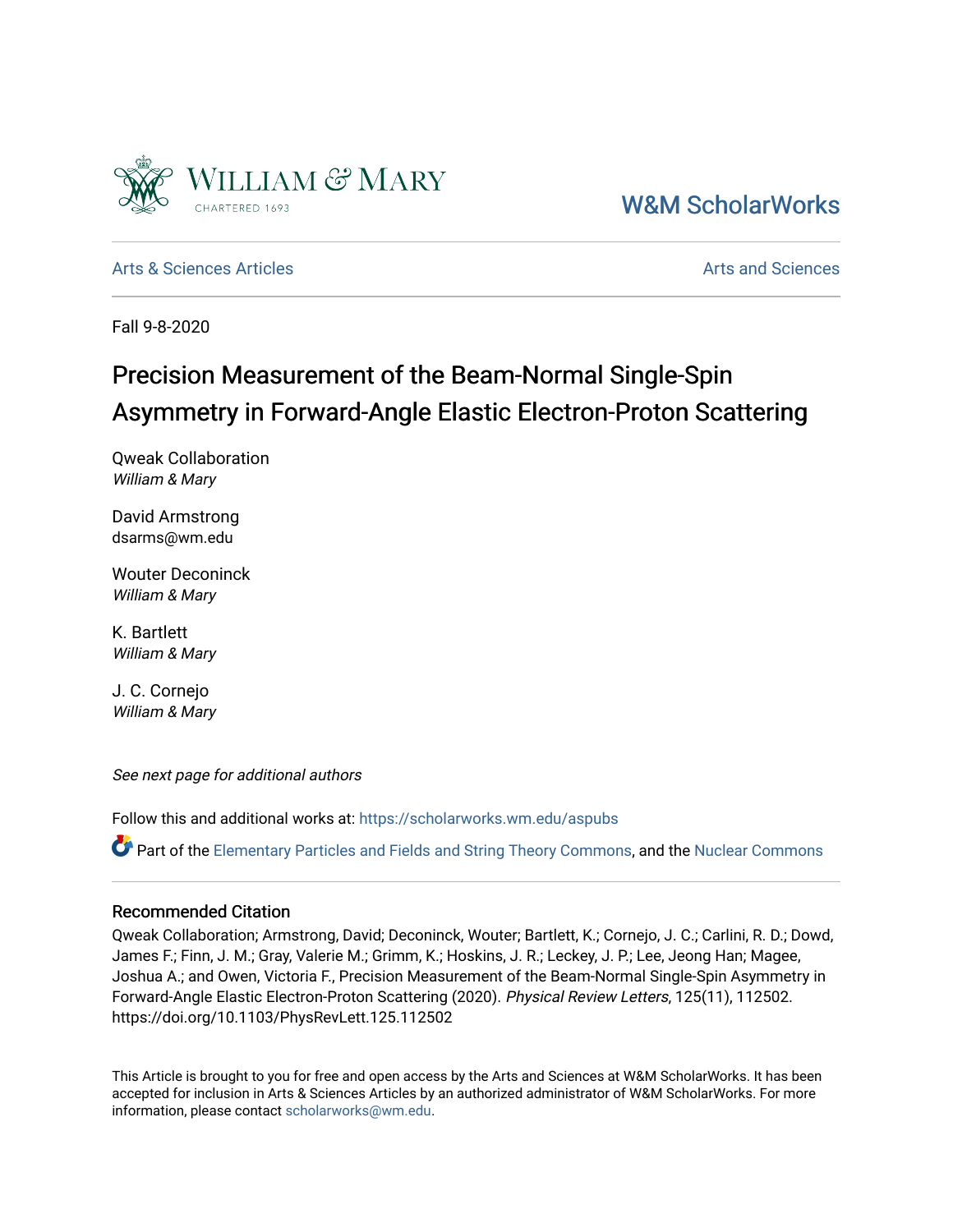### Authors

Qweak Collaboration, David Armstrong, Wouter Deconinck, K. Bartlett, J. C. Cornejo, R. D. Carlini, James F. Dowd, J. M. Finn, Valerie M. Gray, K. Grimm, J. R. Hoskins, J. P. Leckey, Jeong Han Lee, Joshua A. Magee, and Victoria F. Owen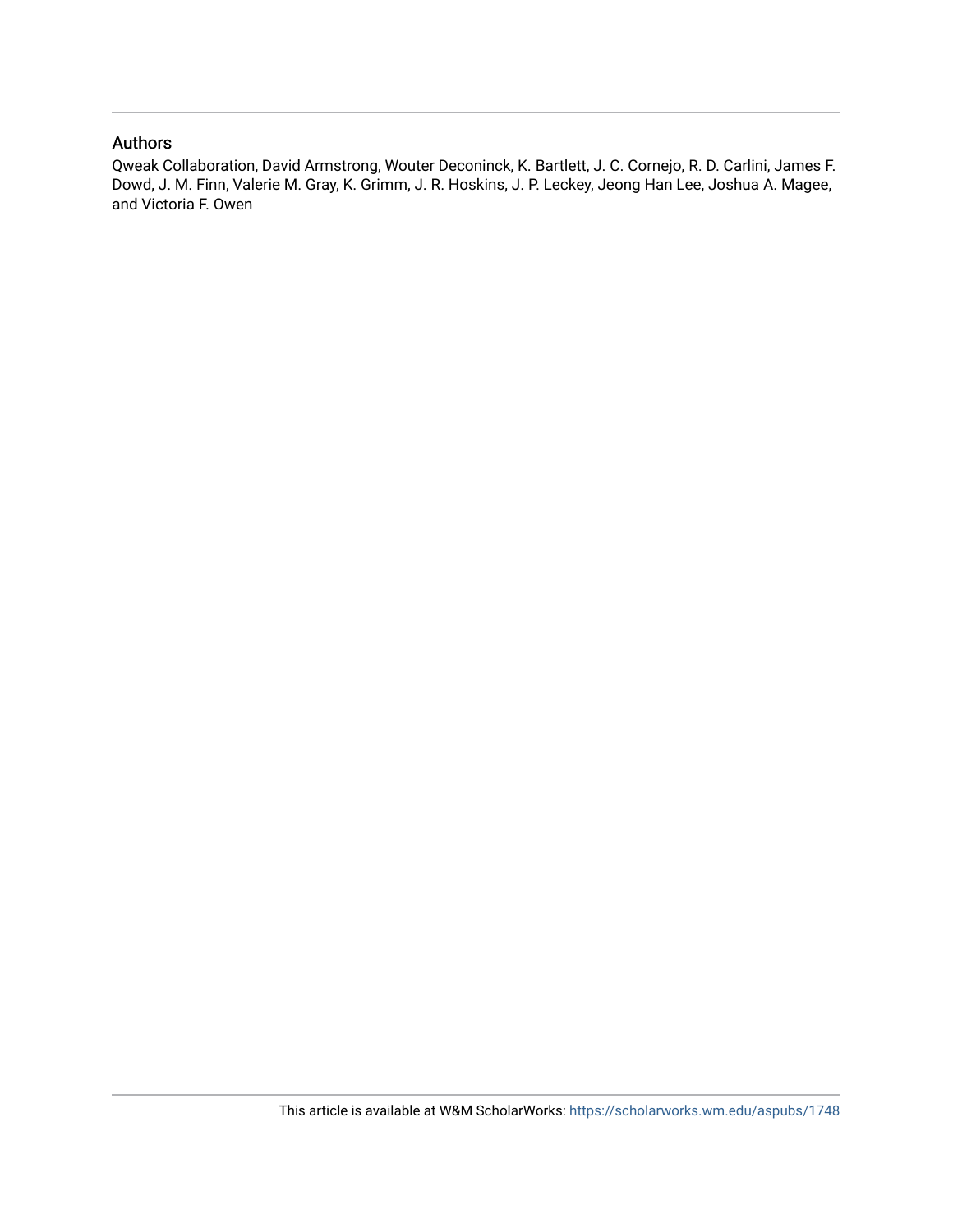### Precision Measurement of the Beam-Normal Single-Spin Asymmetry in Forward-Angle Elastic Electron-Proton Scattering

<span id="page-2-1"></span>D. Androić, <sup>1</sup> D. S. Armstrong  $\Phi$ , <sup>2,[†](#page-6-0)</sup> A. Asaturyan, <sup>3</sup> K. Bartlett, <sup>2</sup> J. Beaufait, <sup>4</sup> R. S. Beminiwattha, <sup>5,6</sup> J. Benesch, <sup>4</sup> F. Benmokhtar,<sup>7</sup> J. Birchall,<sup>8</sup> R. D. Carlini,<sup>4,2</sup> J. C. Cornejo,<sup>2</sup> S. Covrig Dusa,<sup>4</sup> M. M. Dalton,<sup>9,4</sup> C. A. Davis,<sup>10</sup> W. Deconinck, <sup>2</sup> J. F. Dowd, <sup>2</sup> J. A. Dunne, <sup>11</sup> D. Dutta, <sup>11</sup> W. S. Duvall, <sup>12</sup> M. Elaasar, <sup>13</sup> W. R. Falk, <sup>[8,\\*](#page-6-1)</sup> J. M. Finn, <sup>2[,\\*](#page-6-1)</sup> T. Forest,<sup>14,6</sup> C. Gal,<sup>9</sup> D. Gaskell,<sup>4</sup> M. T. W. Gericke,<sup>8</sup> J. Grames,<sup>4</sup> V. M. Gray,<sup>2</sup> K. Grimm,<sup>6,2</sup> F. Guo,<sup>15</sup> J. R. Hoskins,<sup>2</sup> D. Jones, <sup>9</sup> M. K. Jones, <sup>4</sup> R. T. Jones, <sup>16</sup> M. Kargiantoulakis, <sup>9</sup> P. M. King, <sup>5</sup> E. Korkmaz, <sup>17</sup> S. Kowalski, <sup>15</sup> J. Leacock, <sup>12</sup> J. P. Leckey, <sup>2</sup> A. R. Lee,<sup>12</sup> J. H. Lee,<sup>5,2</sup> L. Lee,<sup>10,8</sup> S. MacEwan, <sup>8</sup> D. Mack, <sup>4</sup> J. A. Magee, <sup>2</sup> R. Mahurin, <sup>8</sup> J. Mammei, <sup>8,12</sup> J. W. Martin,<sup>18</sup> M. J. McHugh,<sup>19</sup> D. Meekins,<sup>4</sup> J. Mei,<sup>4</sup> K. E. Mesick,<sup>19,20</sup> R. Michaels,<sup>4</sup> A. Micherdzinska,<sup>19</sup> A. Mkrtchyan,<sup>3</sup> H. Mkrtchyan,<sup>3</sup> N. Morgan,<sup>12</sup> A. Narayan,<sup>11</sup> L. Z. Ndukum,<sup>11</sup> V. Nelyubin,<sup>9</sup> Nuruzzaman,<sup>21,11</sup> W. T. H. van Oers,  $^{10,8}$  V. F. Owen, <sup>2</sup> S. A. Page, <sup>8</sup> J. Pan, <sup>8</sup> K. D. Paschke, <sup>9</sup> S. K. Phillips, <sup>22</sup> M. L. Pitt, <sup>12</sup> R. W. Radloff, <sup>5</sup> J. F. Rajotte,<sup>15</sup> W. D. Ramsay,<sup>10,8</sup> J. Roche,<sup>5</sup> B. Sawatzky,<sup>4</sup> T. Seva,<sup>1</sup> M. H. Shabestari,<sup>11</sup> R. Silwal,<sup>9</sup> N. Simicevic,<sup>6</sup> G. R. Smith,<sup>4</sup> P. Solvignon,<sup>[4,\\*](#page-6-1)</sup> D. T. Spayde,<sup>23</sup> A. Subedi,<sup>11</sup> R. Subedi,<sup>19</sup> R. Suleiman,<sup>4</sup> V. Tadevosyan,<sup>3</sup> W. A. Tobias,<sup>9</sup> V. Tvaskis,<sup>18</sup> B. Waidyawansa,<sup>5,6</sup> P. Wang,<sup>8</sup> S. P. Wells,<sup>6</sup> S. A. Wood,<sup>4</sup> S. Yang,<sup>2</sup> P. Zang,<sup>24</sup> and S. Zhamkochyan<sup>3</sup>

(Qweak Collaboration)

<sup>1</sup> University of Zagreb, Zagreb, HR 10002, Croatia<sup>2</sup> Williams P. Mary, Williamsburg, Vincipia 22185, 119

William & Mary, Williamsburg, Virginia 23185, USA <sup>3</sup>

<span id="page-2-0"></span> $A^3$ A. I. Alikhanyan National Science Laboratory (Yerevan Physics Institute), Yerevan 0036, Armenia

<sup>4</sup>Thomas Jefferson National Accelerator Facility, Newport News, Virginia 23606, USA

 $5$ Ohio University, Athens, Ohio 45701, USA

Louisiana Tech University, Ruston, Louisiana 71272, USA

<sup>7</sup>Duquesne University, Pittburgh, Pennsylvania 15282, USA<br><sup>8</sup>University of Manitoka Winnipeg, Manitoka B2T2N2, Cana

University of Manitoba, Winnipeg, Manitoba R3T2N2, Canada

<sup>9</sup>University of Virginia, Charlottesville, Virginia 22903, USA

<sup>10</sup>TRIUMF, Vancouver, British Columbia V6T2A3, Canada<br><sup>11</sup>Mississippi State University, Mississippi State, Mississippi 39762, USA<br><sup>12</sup>Virginia Polytechnic Institute & State University, Blacksburg, Virginia 24061, USA<br><sup>13</sup>

<sup>20</sup>Rutgers, The State University of New Jersey, Piscataway, New Jersey 088754, USA<br><sup>21</sup>Hampton University, Hampton, Virginia 23668, USA<br><sup>22</sup>University of New Hampshire, Durham, New Hampshire 03824, USA<br><sup>23</sup>Hendrix Colleg

(Received 23 June 2020; revised 7 August 2020; accepted 11 August 2020; published 8 September 2020)

A beam-normal single-spin asymmetry generated in the scattering of transversely polarized electrons from unpolarized nucleons is an observable related to the imaginary part of the two-photon exchange process. We report a 2% precision measurement of the beam-normal single-spin asymmetry in elastic electron-proton scattering with a mean scattering angle of  $\theta_{lab} = 7.9^\circ$  and a mean energy of 1.149 GeV. The asymmetry result is  $B_n = -5.194 \pm 0.067$  (stat)  $\pm 0.082$  (syst) ppm. This is the most precise measurement of this quantity available to date and therefore provides a stringent test of two-photon exchange models at far-forward scattering angles ( $\theta_{lab} \rightarrow 0$ ) where they should be most reliable.

DOI: [10.1103/PhysRevLett.125.112502](https://doi.org/10.1103/PhysRevLett.125.112502)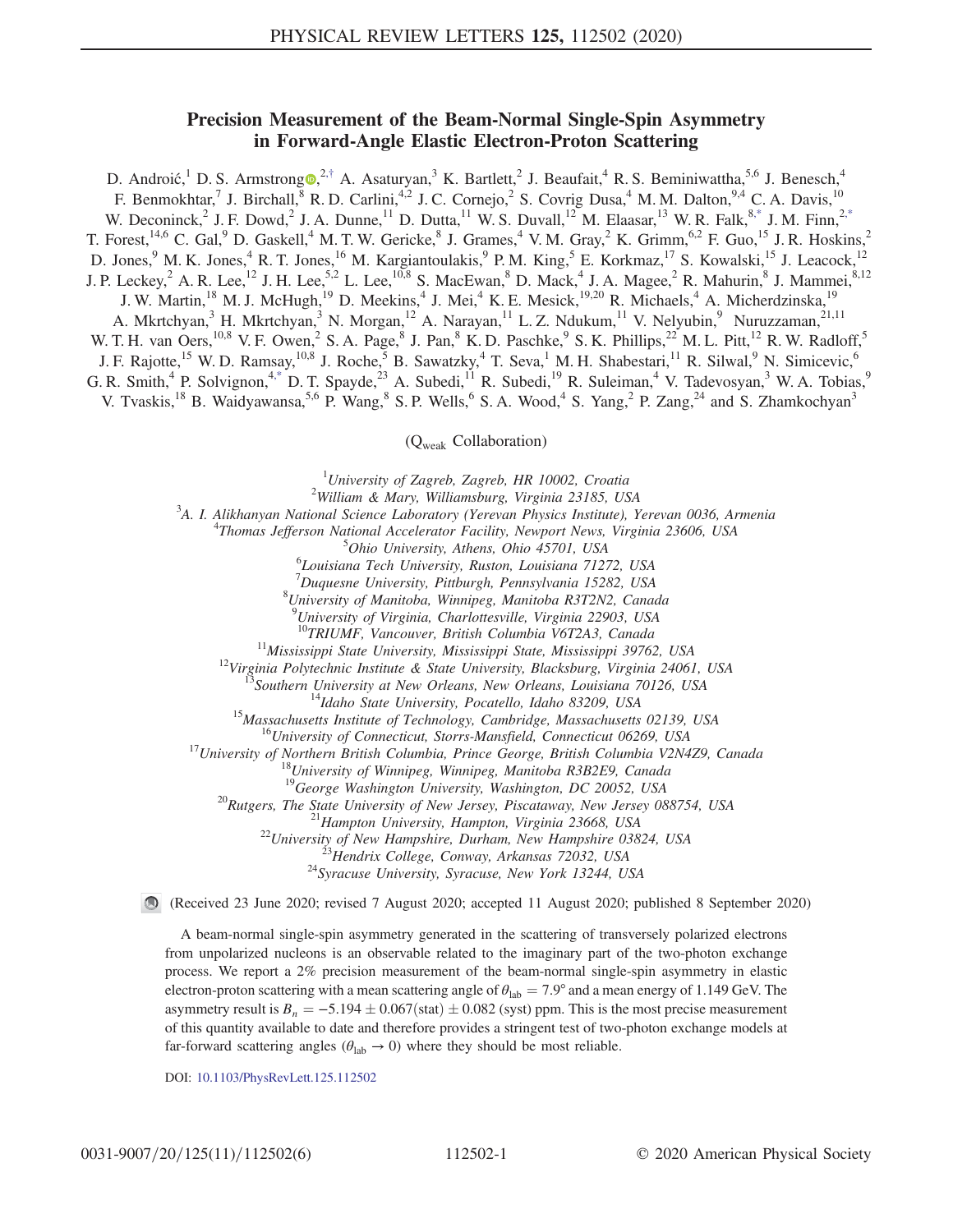The high intensities of electron beams at facilities like Jefferson Lab and MAMI make them ideal for studying the charge and magnetization distributions inside nuclear matter in the single-photon exchange (Born) approximation. However, high precision measurements can be affected by two-photon exchange (TPE) [\[1\].](#page-6-2) Depending on the observable, either the real or imaginary part of the TPE amplitude can play a role.

There has been significant effort to study the real part of the TPE amplitude because it affects cross sections [\[1\]](#page-6-2). However, the uncertainties in the theoretical calculations are large, and constraints on models remain weak even after a decade-long program of targeted measurements [\[1\].](#page-6-2) An alternative approach is to study observables proportional to the imaginary part of the TPE amplitude such as the beamnormal single-spin asymmetry  $(A_v [2])$ , or  $B_n$ ).

 $B_n$  is a parity- and CP-conserving asymmetry typically at the few parts-per-million (ppm) level for forward angles and GeV-scale incident energies in  $\vec{e}$  p elastic scattering. Required by time-reversal invariance to vanish in the one-photon exchange approximation, a nonzero  $B_n$  can only arise with the exchange of two or more photons between the scattered electron and the target nucleon [\[3\]](#page-6-4). Experimentally,  $B_n$  manifests itself as the amplitude of an azimuthal variation of the asymmetry when the beam is polarized transverse to its incident momentum.

Theoretically, two complementary approaches have been pursued. One [\[4,5\]](#page-6-5) is expected to be valid at all angles, but should work best at lower energies because it only includes the  $\pi N$  intermediate state as well as the (smaller) elastic proton contribution. The other approach  $[1,3,6-11]$  $[1,3,6-11]$  is expected to work at all energies because it includes contributions from multiparticle intermediate states (e.g.,  $\pi \pi N$ ,  $\eta N$ ,  $K\Lambda$ , ...), but works best at forward angles because it uses the optical theorem to relate the measured total photoproduction cross section to the imaginary part of the TPE forward scattering amplitude  $\mathcal{I}m$ (TPE).

Hard TPE was generally treated as causing small (percent-level) corrections to the unpolarized scattering cross section that are independent of hadronic structure [\[12,13\]](#page-6-6). However, in 2000, a striking disagreement in the proton's elastic electromagnetic form-factor ratio  $(G_E^p/G_M^p)$  was observed when comparing Rosenbluth  $(L/T)$  separation [\[14\]](#page-6-7) and polarization transfer [\[15\]](#page-6-8) results at  $Q^2 \geq 2 \text{ (GeV/}c)^2$ . This discrepancy (known as the proton form-factor puzzle) could be explained [\[16\]](#page-6-9) by a correction involving the real part of the TPE amplitude that modifies the Rosenbluth cross section, but largely cancels in the polarization-transfer ratios. A recent summary can be found in [\[1\].](#page-6-2)

The real part of the TPE amplitude  $Re(TPE)$  can be determined from the ratio of  $e^{\pm}p$  cross sections (see VEPP-3 [\[17\]](#page-6-10), OLYMPUS [\[18\]](#page-6-11), CLAS [\[19\]\)](#page-6-12). In principle,  $Re(TPE)$  can also be determined from the imaginary part via dispersion relations. In practice, this is difficult since a broad range of kinematics is needed and there is a paucity of  $B_n$  results. Nevertheless, the effects of TPE on the proton radius puzzle (see [\[20\]](#page-7-0) for the most recent results and a summary) have been explored theoretically [\[7\]](#page-6-13) using an unsubtracted fixed-t dispersion relation to do just that, predicting that TPE effects are at the level of the present uncertainties ( $\approx$ 1%) in the proton radius determinations from ep scattering data. Future experiments (MUSE [\[21,22\]](#page-7-1)) aim to improve this precision and further explore TPE effects by comparing  $e^{\pm}p$  and  $\mu^{\pm}p$  scattering. This underscores the importance of providing  $B_n$  data to test the predictions of  $\mathcal{I}m(TPE)$ .

The kinematics of this experiment are at a far-forward electron scattering angle (7.9°), where the optical model approach should work well, and with a small fourmomentum transfer  $Q^2 = -t = 0.0248 \text{ (GeV/c)}^2$  and an intermediate energy ( $E_{\text{lab}} = 1.149 \text{ GeV}, E_{\text{cm}} = 1.74 \text{ GeV}$ ), where up to five pion intermediate states can contribute. The asymmetry is generated by the interference of one- and two-photon exchange processes and has the form [\[23\]](#page-7-2)

$$
B_n = \frac{\sigma^{\uparrow} - \sigma^{\downarrow}}{\sigma^{\uparrow} + \sigma^{\downarrow}} = \frac{2\mathcal{I}m(\mathcal{M}_{\gamma\gamma}\mathcal{M}_{\gamma}^*)}{|\mathcal{M}_{\gamma}|^2},\tag{1}
$$

where  $\sigma^{\uparrow}(\sigma^{\downarrow})$  denotes the scattering cross section for electrons with spin parallel (antiparallel) to a vector  $\hat{n}$  normal to the scattering plane, where  $\hat{n} = (\vec{k} \times \vec{k'}) / (|\vec{k} \times \vec{k'}|)$ , with  $\vec{k}(\vec{k'})$ being the momentum of the incoming (outgoing) electron.  $\mathcal{M}_{\gamma}$ and  $\mathcal{M}_{\gamma\gamma}$  are the amplitudes for one- and two-photon exchange. For transversely polarized electrons scattering from unpolarized nucleons, the detected asymmetry then depends on the azimuthal scattering angle  $\phi$  via  $A_{\exp}(\phi) \approx B_n P \cdot \hat{n}$ , where  $\vec{P}$  is the electron polarization vector.

Companion measurements of  $B_n$  are necessary in most parity-violating electron scattering experiments in order to account for the effects of residual transverse polarization in the nominally longitudinally polarized beam. Previous measurements of  $B_n$  at far-forward angles (6.0° <  $\theta_{\rm lab}$  < 9.7°) were obtained by the G0 [\[24\]](#page-7-3) and HAPPEX [\[25\]](#page-7-4) collaborations with  $E_{lab}$  near 3 GeV. Somewhat larger-angle results have been obtained by PVA4 [\[26,27\]](#page-7-5) for  $(\theta_{lab}, E_{lab}) = (\approx 34^{\circ}, 0.3-1.5 \text{ GeV})$ , and by SAMPLE [\[28\]](#page-7-6) at  $(\approx 55^{\circ}, 0.2 \text{ GeV})$ . Backward angle experiments were performed at (180°, 0.36 and 0.69 GeV) by G0 [\[29\]](#page-7-7) and at (145°, 0.32 and 0.42 GeV) by PVA4 [\[30\]](#page-7-8). Some of these experiments also included results on deuterium [\[29,30\]](#page-7-7), as well as heavier nuclei [\[25\].](#page-7-4)

The  $(7.9^{\circ},1.149 \text{ GeV})$  elastic  $\vec{e}p \cdot B_n$  measurement reported here was part of a series of companion measurements performed by the  $Q_{weak}$  collaboration to constrain systematic uncertainties in the first determination of the weak charge of the proton [\[31,32\].](#page-7-9) The general performance of the experimental apparatus is described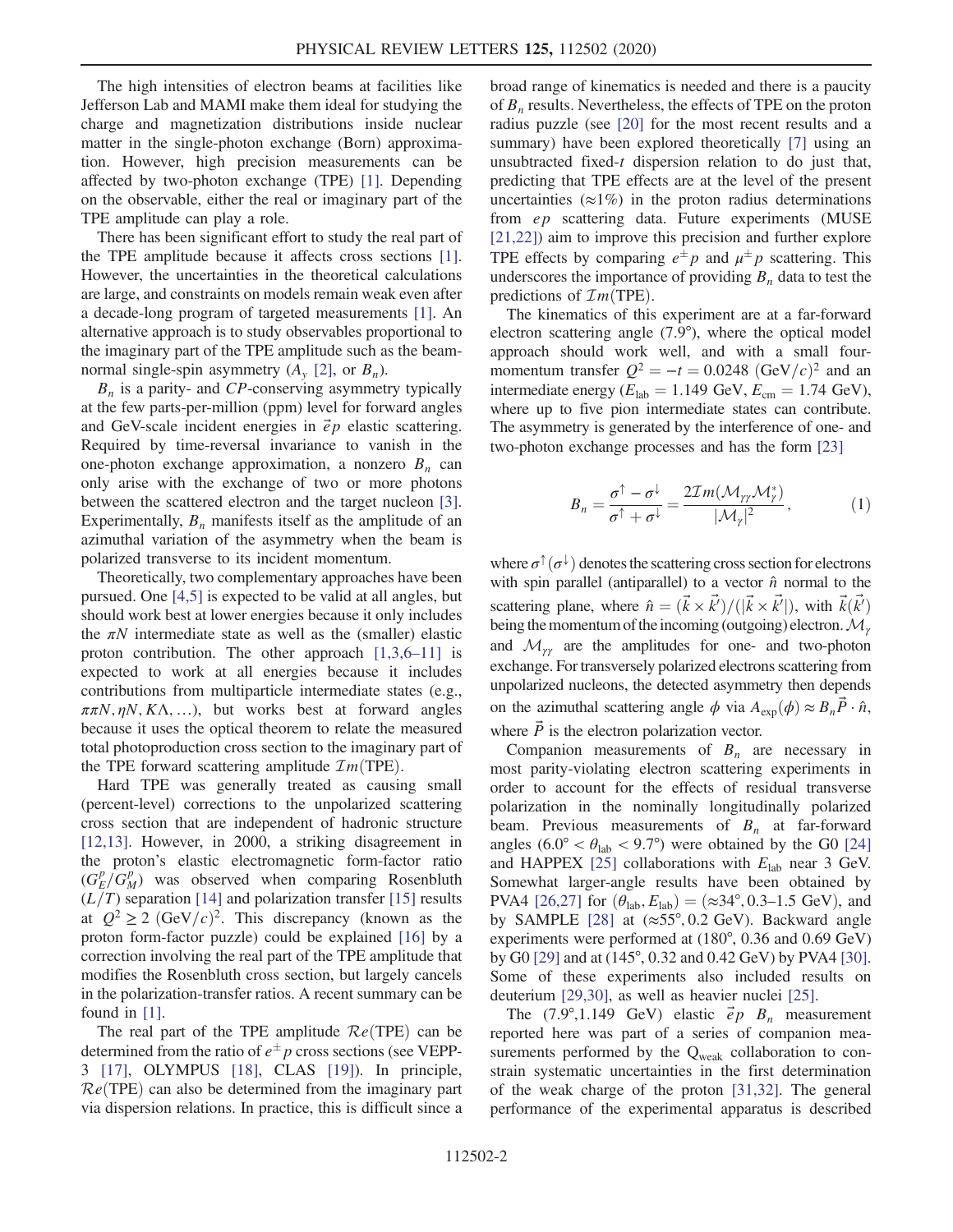in Ref. [\[33\].](#page-7-10) Details relevant to the extraction of  $B_n$  are presented here.

A total of 54 h of  $B_n$  data were collected in three measurement periods and with two different orientations of transverse polarization. Polarized electrons were generated by photoemission from a strained GaAs cathode at the injector of the Thomas Jefferson National Accelerator Facility. Two Wien filters [\[34\]](#page-7-11) were used to rotate the electron spin in the transverse plane to horizontal (spin pointing to beam-right at the target) or vertical (spin pointing up). The transversely polarized,  $150-180 \mu A$ electron beam was then accelerated to 1.16 GeV before reaching the Q<sub>weak</sub> apparatus in experimental Hall C. There it scattered from unpolarized liquid hydrogen encased in a 34.4-cm-long aluminum-alloy cell with thin (0.1-mm-thick) windows where the beam entered and exited. Longitudinal polarization measurements (bracketing the transverse running) using Møller and Compton polarimeters [35–[37\]](#page-7-12) upstream of the target yielded an average statistics-weighted beam polarization  $\langle P \rangle = (88.72 \pm 0.70)\%$ . During the transverse running, the polarization was verified to be >99.97% transverse via null measurements with the Møller polarimeter, which is only sensitive to longitudinal beam polarization.

A set of collimators located downstream of the target selected electrons with lab scattering angles of 5.8°–11.6°. A toroidal magnet then focused elastic electrons onto a set of eight Cherenkov detectors placed symmetrically around the beam axis, 12.2 m downstream of the target. The azimuthal coverage of the detector array was 49% of  $2\pi$ .

The spin direction of the electrons was selected from one of two pseudorandomly chosen quartet patterns (↑↓↓↑ or ↓↑↑↓) generated at 240 Hz. Here ↑ represents the standard spin orientation (spin up or to beam right) and ↓ represents a 180° rotation in the corresponding plane. The signals from the Cherenkov detectors were integrated for each  $\uparrow$  and  $\downarrow$  spin state (at 960 Hz). The detector asymmetries were calculated for each quartet using  $A<sub>raw</sub>$  =  $[(Y_{\uparrow} - Y_{\downarrow})/(Y_{\uparrow} + Y_{\downarrow})]$ , where  $Y_{\uparrow(\downarrow)}$  is the chargenormalized detector yield in the ↑ or ↓ spin state. The systematic uncertainty due to the beam charge normalization was negligible here [\[31\]](#page-7-9). False asymmetries from spincorrelated beam position, angle, and energy changes were largely canceled by the periodic insertion of a half wave plate located in the injector. Further suppression of  $\sum_{j=1}^{5} (\partial A/\partial \chi_j) \Delta \chi_j$ , where  $\Delta \chi_j$  are the helicity-correlated false asymmetries was achieved by using  $A_{\text{msr}} = A_{\text{raw}}$ differences in beam position (vertical and horizontal), beam angle (vertical and horizontal), and beam energy over the helicity quartet, and the slopes  $\partial A/\partial \chi_i$  were determined using multivariable linear regression [\[38\]](#page-7-13). False asymmetries caused by secondary events scattered from beam line elements were negligible  $(<0.005$  ppm $)$  [\[31\]](#page-7-9).

<span id="page-4-0"></span>The measured asymmetries  $A_{\text{msr}}^i$  in detector *i*, for both orientations of the transverse beam polarization, were fit to

$$
A_{\text{msr}}^i(\phi_i) = R_l R_{\text{av}} A_{\text{exp}} \sin(\phi_s - \phi_i + \phi_{\text{off}}) + C, \quad (2)
$$

to extract the experimental asymmetry  $A_{\text{exp}}$ . Here  $\phi_s$  is the azimuthal angle of  $\vec{P}$ , and  $\phi_i$  is the azimuthal angle of the ith detector in the plane normal to the beam axis. The factor  $R_{\text{av}} = 0.9938 \pm 0.0006$  accounts for the averaging of the asymmetry over the effective azimuthal acceptance  $(\approx 22^{\circ})$ of a Cherenkov detector and  $R_l = 1.007 \pm 0.005$  corrects for the measured nonlinearity in the detector electronics. A floating offset in phase  $\phi_{\text{off}}$  was included to account for any detector offsets in the azimuthal plane, and a floating constant C was included to represent any monopole asymmetries, such as due to parity-violating asymmetry generated by any residual longitudinal beam polarization. The fitted values for  $\phi_{\text{off}}$  and C were consistent with zero, and the value of  $A_{\text{exp}}$  extracted was insensitive to the inclusion of these extra fit parameters.

The fits to Eq. [\(2\)](#page-4-0) for the three datasets are shown in Fig. [1.](#page-4-1) Since the kinematics were similar and the results consistent, the error-weighted average of the three measurements  $A_{\text{exp}} = -4.801 \pm 0.056 \text{(stat)} \pm 0.039 \text{(syst)}$ ppm was used as the experimental asymmetry from the full measurement. The systematic error accounts for the uncertainties in  $R_l$ ,  $R_{av}$  and the linear regression.

The experimental asymmetry  $A_{\text{exp}}$  was then corrected for four backgrounds. The largest background was  $f_1 =$  $3.3 \pm 0.2\%$ , a dilution from elastic and quasielastic electrons scattering from the aluminum-alloy beam entrance and exit windows of the target. Dedicated measurements using an aluminum-alloy target, similar to but thicker than the windows used in the target cell, were used to determine

<span id="page-4-1"></span>

FIG. 1. Extraction of the experimental asymmetry  $A_{\text{exp}}$  from the measured asymmetries  $A_{\text{msr}}^i$  for the horizontal (H) and the two vertical datasets (V1 and V2). The phases of the vertical datasets were offset  $-7^{\circ}$  (V1) and  $+7^{\circ}$  (V2) in the figure for clarity. The detector number corresponds to the azimuthal location of the detectors, starting from beam left (detector 1), where  $\phi_i = 0^\circ$ , and increasing clockwise every 45°. Uncertainties shown are statistical only. The reduced  $\chi^2$  (5 degrees of freedom) in the fits are 0.15 (V1), 1.07 (V2), and 0.81 (H).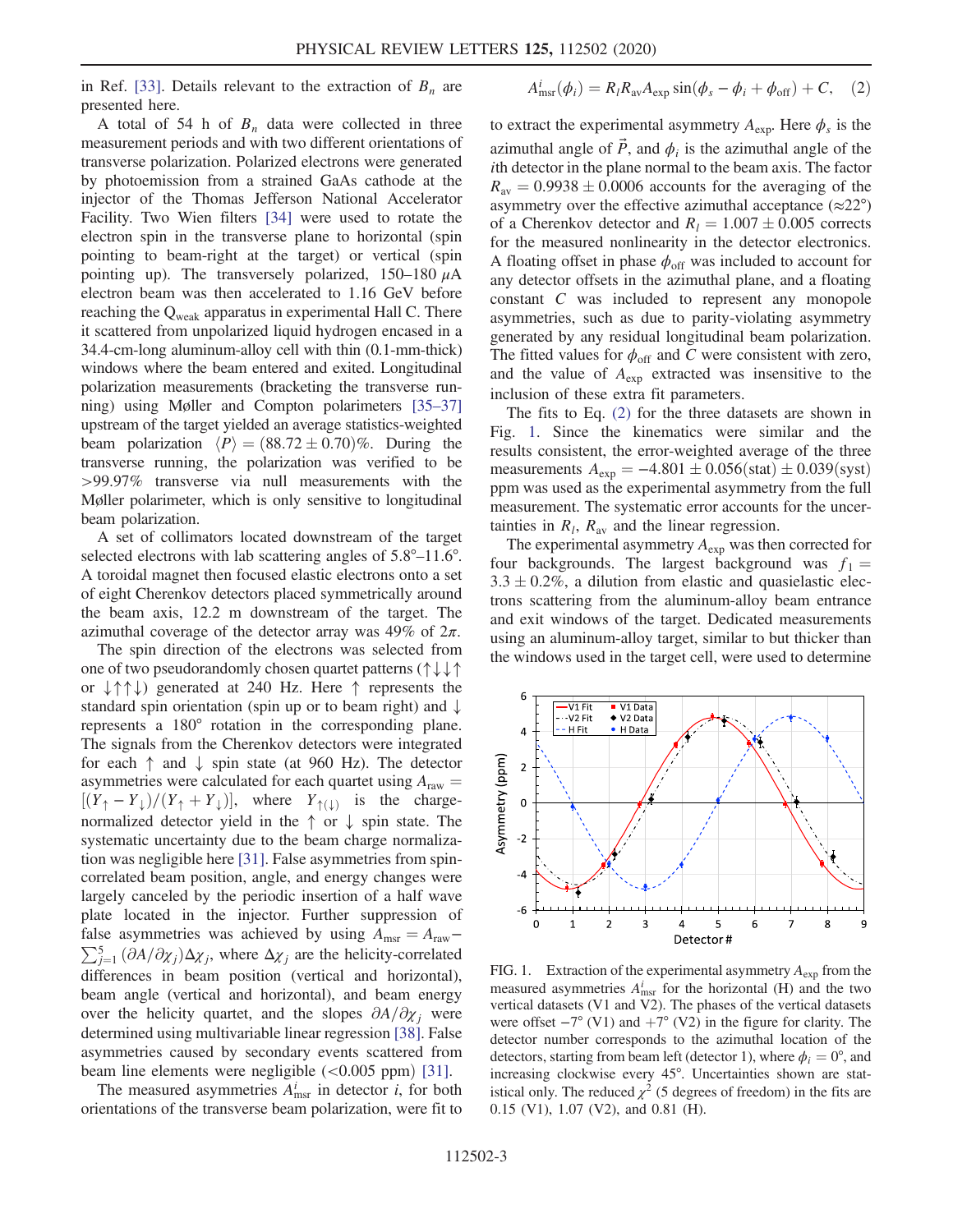<span id="page-5-0"></span>

| TABLE I. |  |  | Summary of experimental uncertainties. |  |
|----------|--|--|----------------------------------------|--|
|----------|--|--|----------------------------------------|--|

| Uncertainty source                           | $\Delta B_n/B_n$ (%) |
|----------------------------------------------|----------------------|
| <b>Statistics</b>                            | 1.29                 |
| <b>Systematics</b>                           |                      |
| $P$ : beam polarization                      | 0.807                |
| $R_{\text{tot}}$ : kinematics and acceptance | 0.428                |
| $R_i$ : electronic nonlinearity              | 0.540                |
| Linear regression                            | 0.656                |
| $R_{av}$ : acceptance averaging              | 0.067                |
| $A_1$ : aluminum background asymmetry        | 0.408                |
| $f_1$ : aluminum dilution                    | 0.172                |
| $A_2$ : inelastic background asymmetry       | 0.024                |
| $f_2$ : inelastic dilution                   | 0.030                |
| $A_3$ : beam line neutral asymmetry          | 0.004                |
| $f_3$ : beam line neutral dilution           | 0.064                |
| $A_4$ : other neutral background asymmetry   | 0.201                |
| $f_4$ : other neutral background dilution    | 0.213                |
| $A_{bias}$                                   | 0.789                |
| Systematics subtotal                         | 1.57                 |
| Total uncertainty                            | 2.03                 |

the aluminum asymmetry  $A_1$  [\[38\]](#page-7-13). Another background correction was applied for  $f_2 = 0.018 \pm 0.004\%$ , a dilution due to inelastic electrons. The inelastic asymmetry  $A_2$  [\[38\]](#page-7-13) was determined using dedicated measurements with the toroidal magnet configured to focus inelastic electrons onto the detectors. Additionally, neutral backgrounds in the acceptance generated by sources in the beam line  $(f_3 =$  $0.19 \pm 0.06\%$  dilution) and other sources  $(f_4 < 0.3\%$ dilution) were studied. These neutral backgrounds constituted negligible corrections to the experiment's final azimuthal asymmetry. Therefore, no correction was applied  $(A_3 \approx A_4 \approx 0)$ . However, their dilutions were taken into consideration.

A unique potential background asymmetry not yet observed in a  $B_n$  measurement is a parity-violating beamtransverse single-spin asymmetry  $(A_x)$ , generated by the interference between one-photon exchange and the  $Z^0$ exchange processes. At our kinematics,  $A<sub>x</sub>$  is estimated to be on the order of  $10^{-11}$  [\[39\]](#page-7-14), too small to be observed in this experiment.

The various corrections were applied to the experimental asymmetry  $A_{\text{exp}}$  to extract  $B_n$  following

$$
B_n = R_{\text{tot}} \left[ \frac{A_{\text{exp}}/P - \sum_{i=1}^4 f_i A_i}{1 - \sum_{i=1}^4 f_i} \right] + A_{\text{bias}}.
$$
 (3)

Here  $A_i$  is the background asymmetry generated by the *i*th background (aluminum windows, inelastics, beam line neutrals, and other neutrals, respectively) with dilution  $f_i$ . The factor  $R_{\text{tot}} = 1.0041 \pm 0.0046$  accounts for electron energy loss and depolarization from electromagnetic radiation, nonuniform  $Q^2$  distribution across the detectors, light-collection variation across the detectors, and the

<span id="page-5-1"></span>

FIG. 2. Comparison of this measurement (red circle) to calculations at  $E_{\text{lab}} = 1.149 \text{ GeV}$  by Pasquini and Vanderhaeghen [\[4\],](#page-6-5) Afanasev and Merenkov [\[10\],](#page-6-14) and Gorchtein [\[6\]](#page-6-15) over the  $Q_{weak}$ acceptance. The orange band about the latter calculation indicates the model uncertainty.

uncertainty in the acceptance-averaged  $\langle Q^2 \rangle = 0.0248 \pm$ 0.0001 GeV<sup>2</sup>.  $A_{bias} = 0.125 \pm 0.041$  ppm is a false asymmetry that arose due to the analyzing power of the scattered electrons that can rescatter in the lead preradiators installed upstream of each main detector. This effect is described in detail elsewhere [\[31\];](#page-7-9) it was larger in magnitude in the present case because, for a transversely polarized beam, it does not largely cancel due to the symmetry of the apparatus. With the above corrections, we obtain a value of  $B_n = -5.194 \pm 0.067$  (stat)  $\pm 0.082$  (syst) ppm for elastic electron-proton scattering at a vertex scattering angle of  $\langle \theta \rangle = 7.9^{\circ}$  and vertex energy  $\langle E \rangle = 1.149$  GeV. The contributions from different error sources are summarized in Table [I](#page-5-0) and discussed in more detail in Ref. [\[38\]](#page-7-13).

Figure [2](#page-5-1) compares our measurement to three model calculations: Pasquini and Vanderhaeghen [\[4,5\]](#page-6-5), Afanasev and Merenkov [\[10,11\],](#page-6-14) and Gorchtein [\[3,6](#page-6-4)–9]. The latter model [\[3,6](#page-6-4)–9] is in closest agreement with this measurement (within 0.3 ppm, or just 7%), but still  $2.7\sigma$  away, given the small Qweak uncertainty. The other prediction that also uses the optical theorem [\[10,11\]](#page-6-14) is only slightly further away. The Pasquini and Vanderhaeghen model significantly underpredicts the magnitude of  $B_n$ . The latter calculation uses unitarity to model the doubly virtual Compton scattering (VVCS) tensor in the resonance regime in terms of electroabsorption amplitudes, whereas both Afanasev and Merenkov as well as Gorchtein use the optical theorem to relate the forward VVCS tensor to the total photoabsorption cross section. Although the three calculations predict similar angular behavior for the asymmetry in our acceptance, their magnitudes vary widely.

Generally, the models agree that the dominant contribution to the asymmetry comes from the inelastic intermediate states of the nucleon in TPE. The contribution from the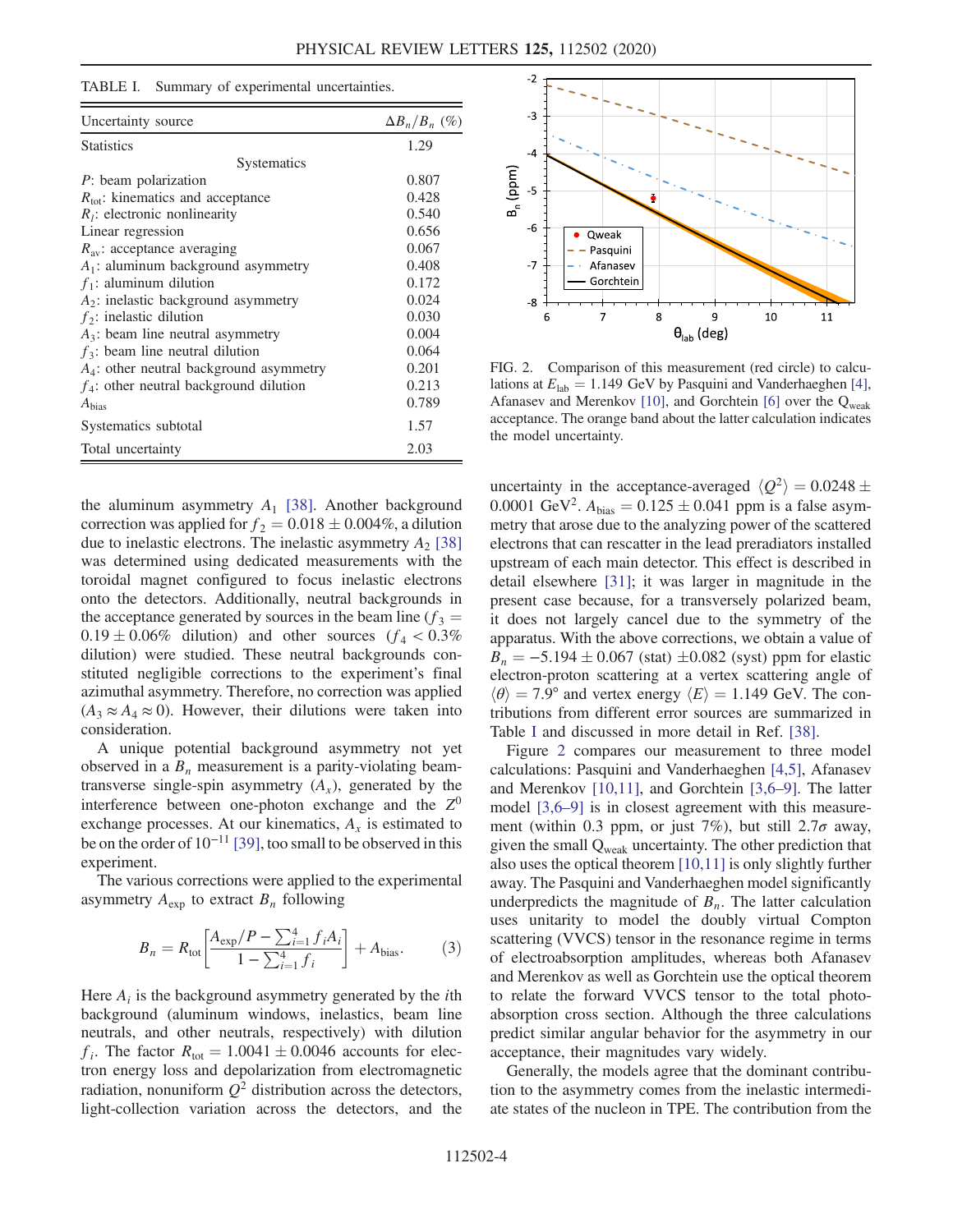<span id="page-6-17"></span>

FIG. 3. Beam energy dependence of all forward-angle  $(\theta_{\text{lab}} \leq 34^{\circ})$  elastic  $\vec{e}$  p  $B_n$  data compared to calculations at each experiment's kinematics. The far-forward-angle data (solid symbols,  $\theta_{\rm lab} < 10^{\circ}$ ) are from this experiment (red circle, uncertainty smaller than the symbol), G0 [\[24\]](#page-7-3) (purple triangles), and HAPPEX [\[25\]](#page-7-4) (orange diamond). Less-forward-angle data  $\theta_{lab} \approx$ 34° are denoted with open circles from PVA4 [\[26,27\]](#page-7-5) (black). The predictions (open squares) from each theoretical group (Pasquini and Vanderhaeghen [\[4,5\]](#page-6-5), Afanasev and Merenkov [\[10,11\],](#page-6-14) and Gorchtein [\[3,6](#page-6-4)–9]) are connected by straight-line segments for the far-forward and the forward-angle calculations to help guide the eye.

elastic state is insignificant. However, both the Afanasev and Merenkov model and the Gorchtein model consider all inelastic intermediate states with multipion excitations, whereas the Pasquini and Vanderhaeghen model only considers inelastic states with single-pion excitations. This likely causes the largest difference between the two types of calculations [\[5,9,11\]](#page-6-16).

The calculations from the three theoretical groups discussed here differ at different kinematics, making a global comparison to other experiments difficult. For example, the Gorchtein model includes corrections to account for the off-forward 34° data of [\[27\],](#page-7-15) which are not used to predict the far-forward 7.9° kinematics of this experiment. However, it is still instructive to compare the existing forward-angle  $B_n$  data to the kinematics-specific predictions from each theoretical group. Such a comparison is shown as a function of  $E_{\text{lab}}$  in Fig. [3](#page-6-17) for  $\theta_{\text{lab}} \leq 34^{\circ}$  data. This figure shows that all the models have significant disagreements with the less-forward-angle  $(\theta_{lab} > 10^{\circ})$ data. The far-forward data are in a better position to be described theoretically using the optical theorem and those calculations do show reasonable agreement. The  $Q_{weak}$ result provides, by far, the most precise test of models to date in the kinematic region where they are expected to be most accurate.

The beam-normal single-spin asymmetry is a unique tool to test dispersion relations used in calculating TPE corrections to ep scattering cross sections. In light of improving these TPE corrections in  $ep$  and  $\mu p$  scattering observables, precision measurements of  $B_n$  are extremely useful for validating TPE models. The precise Q<sub>weak</sub> datum reported here, in particular, provides a stringent test of the TPE models at far-forward angles and moderate energy.

We thank the staff of Jefferson Lab, TRIUMF, and MIT Bates, as well as our undergraduate students, for their vital support during this challenging experiment. We also thank B. Pasquini, A. Afanasev, M. Gorchtein, M. Vanderhaeghen, O. Tomalak, P. Blunden, and W. Melnitchouk for useful discussions. This work was supported by the U.S. Department of Energy (DOE), Office of Science, Office of Nuclear Physics DOE Contract No. DEAC05- 06OR23177, under which Jefferson Science Associates, LLC operates Jefferson Lab. Construction and operating funding for the experiment was provided through the DOE, the Natural Sciences and Engineering Research Council of Canada (NSERC), and the National Science Foundation (NSF) with university matching contributions from William & Mary, Virginia Tech, George Washington University, and Louisiana Tech University.

<span id="page-6-1"></span><span id="page-6-0"></span>[\\*](#page-2-0) Deceased

[†](#page-2-1) Corresponding author. armd@jlab.org

- <span id="page-6-3"></span><span id="page-6-2"></span>[1] A. Afanasev, P. G. Blunden, D. Hasell, and B. A. Raue, [Prog. Part. Nucl. Phys.](https://doi.org/10.1016/j.ppnp.2017.03.004) 95, 245 (2017).
- [2] Polarization Phenomena in Nuclear Reactions, Proc. Third Int. Symposium, Madison, Wisconsin, edited by H. Barschall and W. Haeberli (University of Wisconsin Press, Madison, 1971).
- <span id="page-6-5"></span><span id="page-6-4"></span>[3] M. Gorchtein, P. A. M. Guichon, and M. Vanderhaeghen, Nucl. Phys. A741[, 234 \(2004\)](https://doi.org/10.1016/j.nuclphysa.2004.06.008).
- <span id="page-6-16"></span>[4] B. Pasquini and M. Vanderhaeghen, [Phys. Rev. C](https://doi.org/10.1103/PhysRevC.70.045206) 70, [045206 \(2004\).](https://doi.org/10.1103/PhysRevC.70.045206)
- <span id="page-6-15"></span>[5] B. Pasquini (private communication).
- <span id="page-6-13"></span>[6] M. Gorchtein, Phys. Rev. C 73[, 055201 \(2006\)](https://doi.org/10.1103/PhysRevC.73.055201).
- [7] M. Gorchtein, Phys. Rev. C **90**[, 052201\(R\) \(2014\).](https://doi.org/10.1103/PhysRevC.90.052201)
- [8] M. Gorchtein, P. A. M. Guichon, and M. Vanderhaeghen, Nucl. Phys. A741[, 234 \(2004\)](https://doi.org/10.1016/j.nuclphysa.2004.06.008).
- <span id="page-6-14"></span>[9] M. Gorchtein (private communication).
- [10] A. V. Afanasev and N. P. Merenkov, [Phys. Lett. B](https://doi.org/10.1016/j.physletb.2004.08.023) 599, 48 [\(2004\).](https://doi.org/10.1016/j.physletb.2004.08.023)
- <span id="page-6-6"></span>[11] A. Afanasev (private communication).
- [12] L. W. Mo and Y.-S. Tsai, [Rev. Mod. Phys.](https://doi.org/10.1103/RevModPhys.41.205) 41, 205 (1969).
- <span id="page-6-7"></span>[13] L. C. Maximon and J. A. Tjon, [Phys. Rev. C](https://doi.org/10.1103/PhysRevC.62.054320) 62, 054320 [\(2000\).](https://doi.org/10.1103/PhysRevC.62.054320)
- <span id="page-6-8"></span>[14] M N. Rosenbluth, Phys. Rev. **79**[, 615 \(1950\).](https://doi.org/10.1103/PhysRev.79.615)
- <span id="page-6-9"></span>[15] M. K. Jones et al. (Jefferson Lab Hall A Collaboration), [Phys. Rev. Lett.](https://doi.org/10.1103/PhysRevLett.84.1398) 84, 1398 (2000).
- <span id="page-6-10"></span>[16] P. A. M. Guichon and M. Vanderhaeghen, [Phys. Rev. Lett.](https://doi.org/10.1103/PhysRevLett.91.142303) 91[, 142303 \(2003\).](https://doi.org/10.1103/PhysRevLett.91.142303)
- <span id="page-6-11"></span>[17] I. A. Rachek et al., Phys. Rev. Lett. 114[, 062005 \(2015\).](https://doi.org/10.1103/PhysRevLett.114.062005)
- <span id="page-6-12"></span>[18] B. S. Henderson et al. (OLYMPUS Collaboration), [Phys.](https://doi.org/10.1103/PhysRevLett.118.092501) Rev. Lett. 118[, 092501 \(2017\).](https://doi.org/10.1103/PhysRevLett.118.092501)
- [19] D. Adikaram et al. (CLAS Collaboration), [Phys. Rev. Lett.](https://doi.org/10.1103/PhysRevLett.114.062003) 114[, 062003 \(2015\).](https://doi.org/10.1103/PhysRevLett.114.062003)